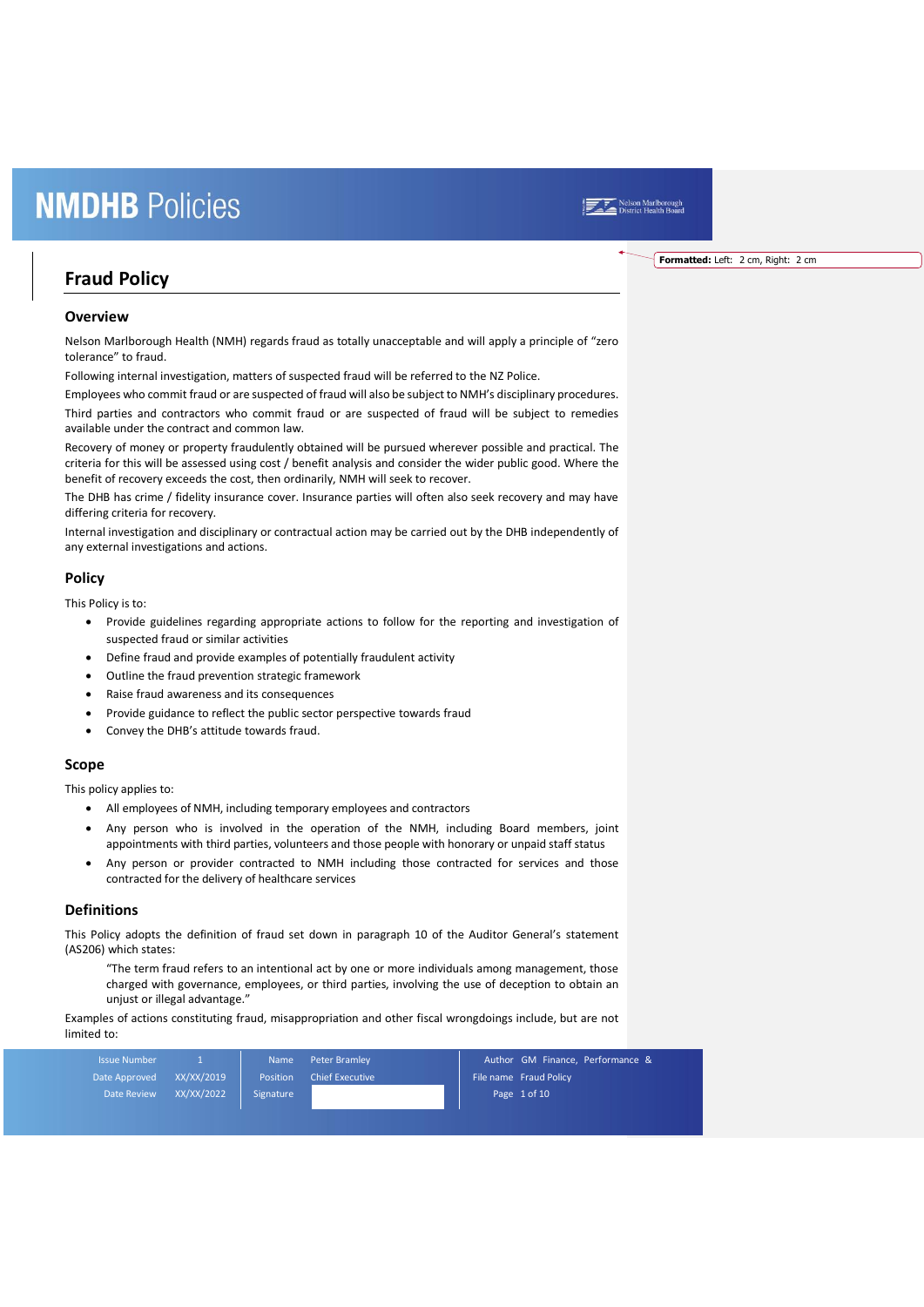- Forgery or unauthorised alteration of any document belonging to NMH with a view to personal gain or gain for another person
- Accepting or offering bribes or inducements
- Granting a contract, or engineering the granting of a contract to a particular third party with a view to direct or indirect personal gain
- Disclosing confidential information to third parties with a view to personal gain or gain for another person
- Using official position to secure unwarranted benefits, privileges or profit
- Knowingly approving for payment false or deliberately misleading invoices
- Knowingly issuing false or deliberately misleading purchase orders
- Presenting false credentials or qualifications
- Knowingly submitting a false timesheet, leave form or expense claim, including failing to ensure leave taken has been appropriately captured.

The question of whether a fraud has been committed may only be finally determined following a decision by a court of law. For convenience this policy uses the term "fraud" even though NMH will normally be concerned with suspected, rather than proven, fraud. Invariably, some discretion will be needed by the Investigator in determining whether the matter concerned is potentially fraud or serious misconduct as each type of event can have differing consequences.

This policy also covers corruption and uses the term "fraud" to cover both fraud as defined above and corruption which is defined as:

"The lack of integrity or honesty (typically involving bribery) or the abuse of a position of trust fordishonest gain. It can include bribery (both domestic and foreign); coercion; destruction, removal or inappropriate use or disclosure of records, data, materials, intellectual property or assets; or similar forms of inappropriate conduct.'

Matters of serious misconduct (e.g. theft or excessive unauthorised personal use of NMH equipment) are dealt with by the NMH Code of Conduct, Employment Agreements and Disciplinary policies and procedures. Generally, there are three particular conditions often associated with fraud and corruption:

- *Incentives/pressures*: Management, other employees or external parties have an incentive or are under pressure, which motivates them to commit fraud or wrongdoing (for example, personal financial trouble).
- *Opportunities*: Circumstances exist that allow employees to commit fraud or corruption, such as an organisation not having appropriate fraud and corruption controls in place, or employees are able to get around or override ineffective controls (for example, managers being able to approve and authorise their own sensitive expenditure).
- *Attitudes*: Employees are able to rationalise committing fraud (for example, holding attitudes or beliefs such as "everybody else is doing it nowadays" or "they made it so easy for me"). Including this information in the policy may help employees detect possible fraud and corruption.

**Responsibilities**

| <b>Group</b> | <b>Responsibility Expectations</b>                                                                                                                                                       |
|--------------|------------------------------------------------------------------------------------------------------------------------------------------------------------------------------------------|
| <b>Staff</b> | Employees must be scrupulously fair and honest in their dealings with their<br>employer, patients, suppliers, contractors, other health service providers and<br>their fellow employees. |
|              | Employees must take reasonable steps to safeguard NMH's funds and assets<br>against fraud, waste, loss, unauthorised use and misappropriation.                                           |

| Issue Number  |            | <b>Name</b> | <b>Peter Bramley</b>   | Author GM Finance, Performance & |
|---------------|------------|-------------|------------------------|----------------------------------|
| Date Approved | XX/XX/2019 | Position    | <b>Chief Executive</b> | File name Fraud Policy           |
| Date Review   | XX/XX/2022 | Signature   |                        | Page 2 of 10                     |
|               |            |             |                        |                                  |

**Formatted:** Indent: Left: 1.27 cm

Nelson Marlborough<br>District Health Board

**Formatted:** Font: Italic, Underline **Formatted:** List Paragraph,Bullet 2, Bulleted + Level: 1 + Aligned at:  $0.63$  cm + Indent at:  $1.27$  cm **Formatted:** Font: Italic, Underline

**Formatted:** Font: Italic, Underline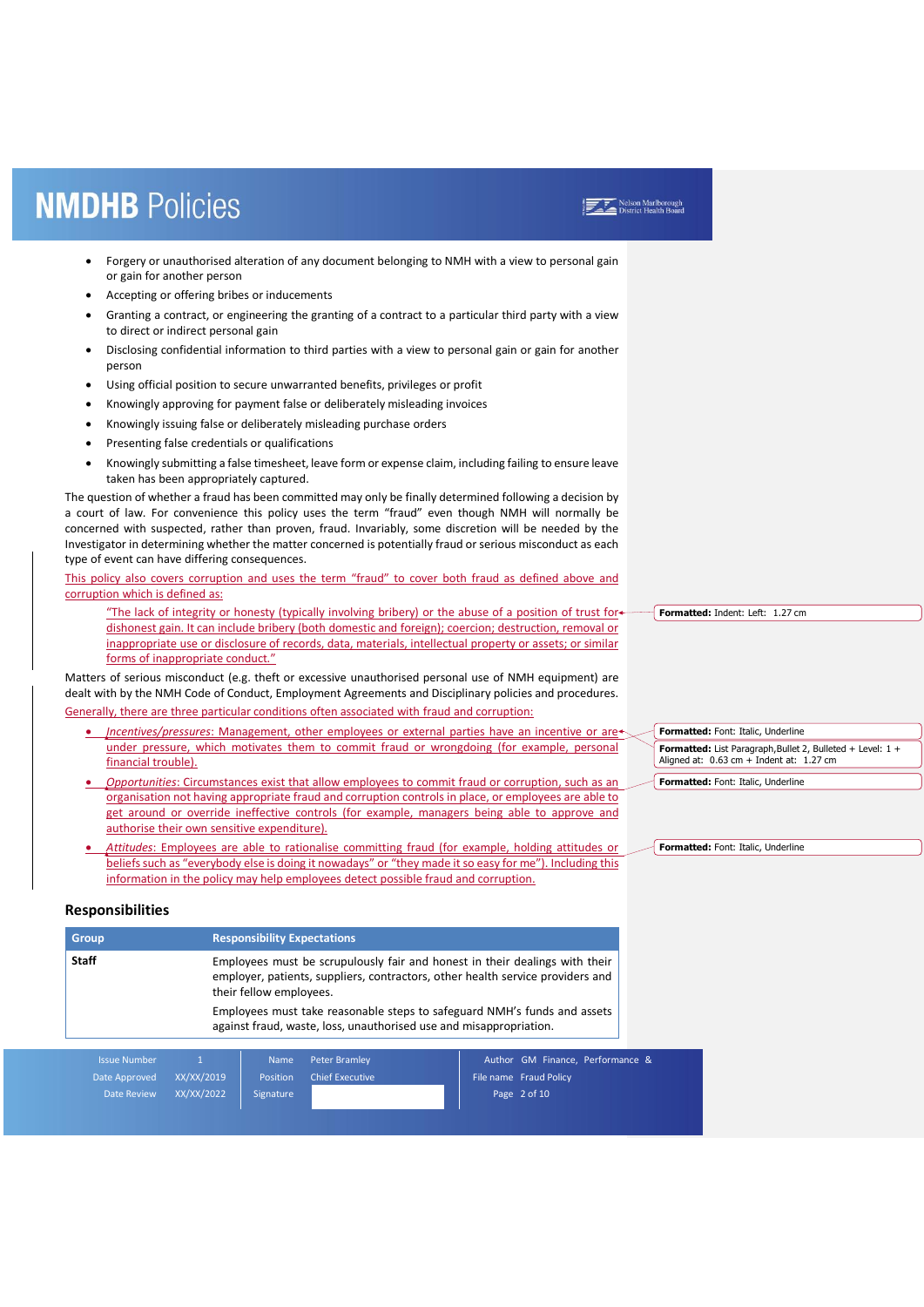| <b>Group</b>               | <b>Responsibility Expectations</b>                                                                                                                                                                                                                                                                                                                                                                                                                                                                                             |
|----------------------------|--------------------------------------------------------------------------------------------------------------------------------------------------------------------------------------------------------------------------------------------------------------------------------------------------------------------------------------------------------------------------------------------------------------------------------------------------------------------------------------------------------------------------------|
|                            | Employees must report suspected fraud and / or breakdowns in internal<br>control systems to their managers or other parties as detailed in the fraud<br>notification section.                                                                                                                                                                                                                                                                                                                                                  |
|                            | Employees should not initiate any wider information gathering and/or<br>investigations directly, this is a process that needs to be formally handled with<br>appropriate sensitivities through the "Internal Procedure for Investigation<br>following Notification".                                                                                                                                                                                                                                                           |
|                            | The GM Finance, Performance & Facilities is primarily responsible for NMH's<br>Financial Internal Control Systems and Fraud Control and is available to provide<br>guidance as required.                                                                                                                                                                                                                                                                                                                                       |
| <b>Contracted Provider</b> | NMH's contract with a provider specifies services to be delivered and the terms<br>and conditions for payment for those services. It is NMH's expectations that:                                                                                                                                                                                                                                                                                                                                                               |
|                            | the provider delivers a quantity and quality of services that at least<br>meet the terms and conditions of its contract, and;                                                                                                                                                                                                                                                                                                                                                                                                  |
|                            | claims only that funding that the terms and conditions of the contract<br>$\bullet$<br>entitles it to claim.                                                                                                                                                                                                                                                                                                                                                                                                                   |
|                            | Deliberate claiming of payment for amounts outside the terms and conditions<br>set out in the contract, or for services claimed to be delivered when they have<br>not been, will be regarded as fraud by NMH.                                                                                                                                                                                                                                                                                                                  |
| Management                 | Managers and Governors of public entities - whether elected or appointed to<br>office - have a duty to conduct their affairs in a fair, business-like manner, with<br>reasonable care, skill, and caution and with due regard to the interests of<br>taxpayers, ratepayers and others whom they serve.                                                                                                                                                                                                                         |
|                            | Management is responsible for maintaining internal controls, including setting<br>appropriate policies and monitoring compliance with these, and maintaining<br>proper accounting records and other appropriate management information<br>that ensures effective stewardship of public health funds as required by the<br>New Zealand Public Health and Disability Act 2000, and with reference to the<br>'Ethics Framework for the State Sector'. This is a management responsibility<br>for each manager's respective areas. |
|                            | Management should be familiar with the types of improprieties that might<br>occur within their respective areas and be alert for any indication of<br>irregularity.                                                                                                                                                                                                                                                                                                                                                            |

### **Policy Expectations**

#### *Fraud Assessment & Detection*

The Fraud Strategy Framework component of this policy identifies high risk areas for potential fraud. Fraud risks are to be assessed regularly to ensure internal control procedures are reviewed as any business practice changes.

To assist with fraud prevention and detection, NMH:

- Has an electronic hierarchy approvals system
- Undertakes employee and vendor bank account checks
- Uses data mining for irregular and suspicious transactions via annual internal audit
- Maintains a centralised contracts database

| <b>Issue Number</b> |            | <b>Name</b> | Peter Bramley          | Author GM Finance, Performance & |
|---------------------|------------|-------------|------------------------|----------------------------------|
| Date Approved       | XX/XX/2019 | Position    | <b>Chief Executive</b> | File name Fraud Policy           |
| <b>Date Review</b>  | XX/XX/2022 | Signature   |                        | Page 3 of 10                     |
|                     |            |             |                        |                                  |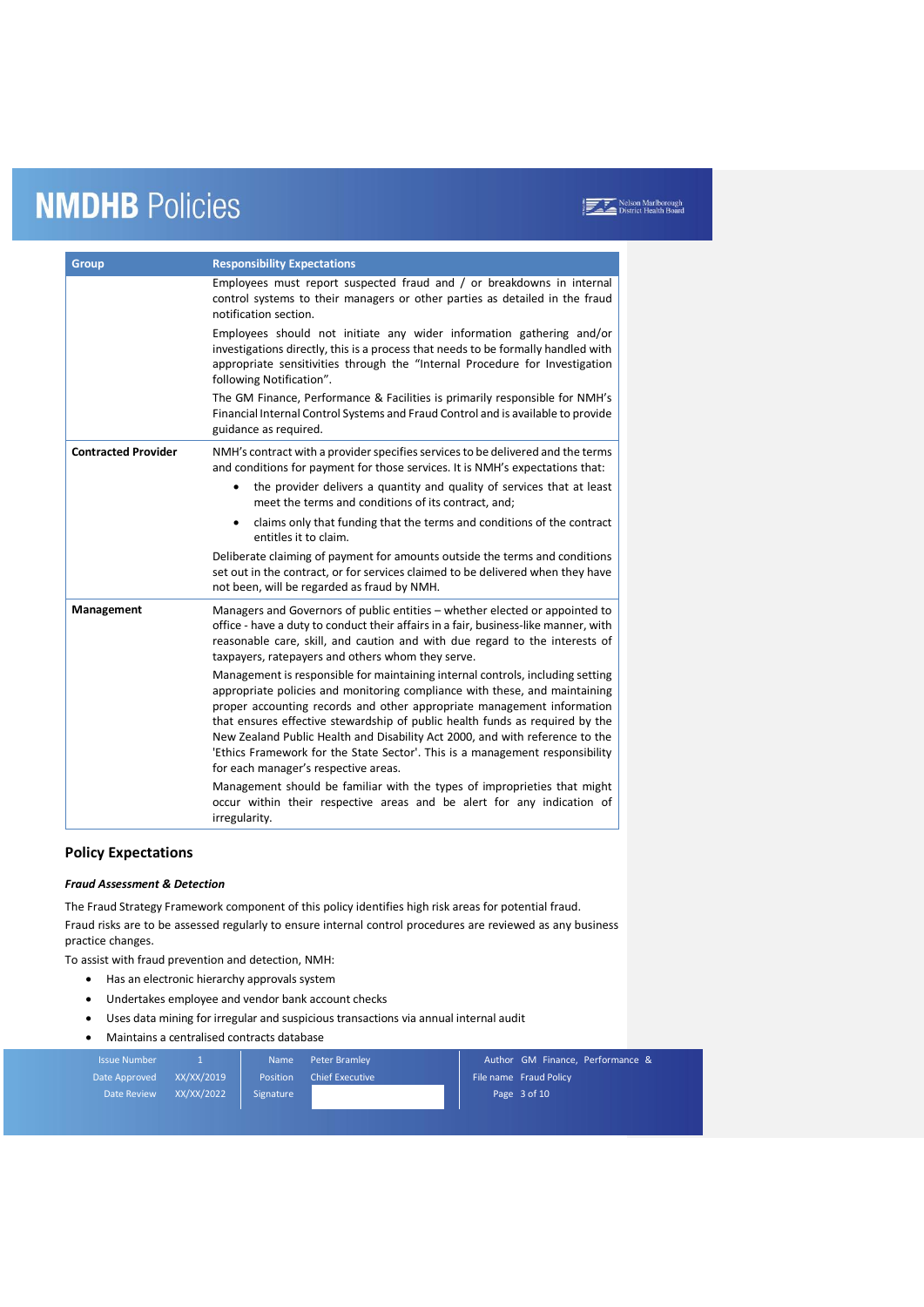- Reports and checks high level vendor expenditure
- Has segregation of duties
- Has vendor creation approval processes
- Undertakes fraud risk assessment
- Maintains fraud awareness training
- Has fraud "hotline" 0800 424 888 (the MOH Health Integrity Line a free, anonymous 24/7 phone line for you to report fraud or any other activities you're concerned about in the health system).

#### *Fraud Notification*

The channel through which to raise a fraud notification by a staff member, Board Member, or Contractor is set out in the Fraud Notification Process Table. It is important that the appropriate parties are notified as soon as possible and involved in any interim/full investigations that occur. Allegations should be documented and include, as appropriate:

- A summary of the matter
- The source of the information and explanation of how the individual became aware of the matter
- Names and positions of any employees or third parties involved
- Any details of significant times, dates and locations relating to the matter
- Detail of any information and evidence to support the allegation (documents, records, etc)
- List of any other persons who may be able to assist in any investigation

Verbal reports however can be made; the Manager to whom the matter is being reported must make notes as above and confirm its accuracy with the person making the disclosure.

#### *Investigation Principles*

All allegations of fraud will be thoroughly and fairly investigated with reference to the relevant legislation and other organisational policies as appropriate, e.g. the disciplinary policy.

External agencies may be used for investigation if deemed appropriate.

Any investigation must be fully documented.

Following internal investigation, where matters of fraud are suspected, the matter will be reported to the NZ Police and a complaint laid. This may result in criminal prosecution.

Following internal investigation, where matters of fraud or serious wrongdoing are suspected and where no criminal prosecution is likely or delayed, NMH may exercise its rights of civil or contractual litigation if deemed appropriate.

#### *Fraud Hotline*

Anonymous reports or calls will be treated seriously and should contain sufficient information to allow further investigation.

Calls can be made in strictest confidence to either the:

- Inform Health Integrity Line on 0800 424 888, or
- GM Finance, Performance & Facilities on 027 222-5848

#### *Confidentiality*

It should be noted that maintaining confidentiality is particularly important as the individual(s) allegedly involved will not normally be alerted to the process of gathering and assessing evidential information. This is also to protect the rights of individual(s) involved.

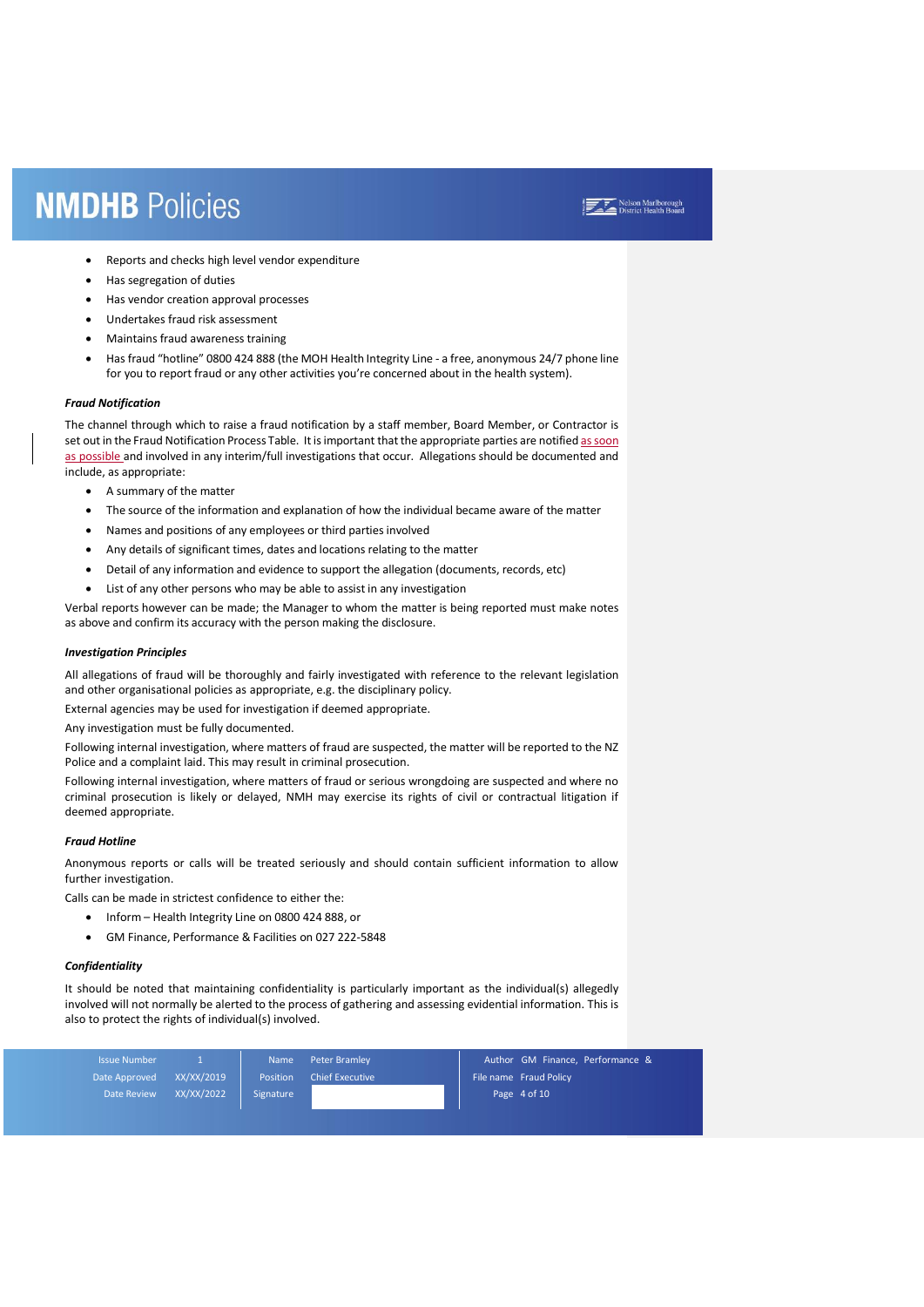The staff member discovering suspected fraud should not discuss the suspicion with anyone other than the person they report it to, or as otherwise directed by the investigator.

Employees must not attempt to investigate their concerns themselves or to contact the suspected individual(s) in an effort to determine the facts.

NMH will make best endeavours not to disclose any identifying information. However, confidentiality cannot be guaranteed. For example, confidentiality may not be able to be maintained where the disclosure of identifying information is in the public interest or is essential to having regard for the principles of natural justice, the effective investigation of an allegation, legal proceedings or criminal complaint.

#### *Protected Disclosures*

The Protected Disclosures – Whistleblowing Policy and the legislation, the Protected Disclosure Act 2000, details the obligations and rights of employees and employers relating to notification of "serious wrongdoing".

The Protected Disclosures Act (2000) defines a serious wrongdoing to include:

- an unlawful, corrupt, or irregular use of public funds or public resources
- an act, omission, or course of conduct that constitutes a serious risk to public health or public safety or the environment
- an act, omission, or course of conduct that constitutes a serious risk to the maintenance of the law, including the prevention, investigation, and detection of offences and the right to a fair trial
- an act, omission, or course of conduct that constitutes an offence
- an act, omission, or course of conduct by an employee that is oppressive, improperly
- discriminatory, or grossly negligent, or that constitutes gross mismanagement.

Employees who make false or vexatious allegations or otherwise act in bad faith may not be afforded protection under the Protected Disclosures Act 2000 and may be dealt with under NMH's disciplinary procedures and policies.

| <b>Fraud Notification Process</b> |  |
|-----------------------------------|--|
|                                   |  |

| If a staff member suspects fraud<br>by:                                                         | They should report it to:                                                                                                  | The<br>by which<br>the<br>means<br>allegation is investigated:                                    |  |  |  |
|-------------------------------------------------------------------------------------------------|----------------------------------------------------------------------------------------------------------------------------|---------------------------------------------------------------------------------------------------|--|--|--|
| Another Employee.                                                                               | Their Line Manager.<br>Managers must then<br>(These<br>notify<br>the<br>GM<br>Finance.<br>Performance & Facilities - GMFP) | &<br>People<br>Capability<br>in<br>conjunction with GMFP.                                         |  |  |  |
| Their Line Manager                                                                              | The GMFP<br>&<br>Capability<br>People<br>conjunction with GMFP.                                                            |                                                                                                   |  |  |  |
| The GMFP                                                                                        | The CE<br>Chief Executive (CE)                                                                                             |                                                                                                   |  |  |  |
| If a staff member suspects fraud<br>by:                                                         | They should report it to:                                                                                                  | by<br>which<br>the<br><b>The</b><br>means<br>allegation is investigated:                          |  |  |  |
| Contractor, Supplier<br>of<br>the<br>Provider / Governance-arm                                  | Their Line Manager<br>(These Managers<br>then<br>must<br>notify the GMFP)                                                  | Group Manager of the Service in<br>conjunction with the GMFP                                      |  |  |  |
| Contractor, Provider of the DHB<br>Funder                                                       | &<br>GM<br>Strategy,<br>Primary<br>Community (GMSPC)                                                                       | GMSPC in conjunction with the<br>and the DHB's<br><b>GMFP</b><br>NGO<br>Provider Audit Contractor |  |  |  |
| <b>Issue Number</b><br>$\mathbf{1}$<br>XX/XX/2019<br>Date Approved<br>XX/XX/2022<br>Date Review | <b>Peter Bramley</b><br><b>Name</b><br><b>Chief Executive</b><br>Position<br>Signature                                     | Author GM Finance, Performance &<br>File name Fraud Policy<br>Page 5 of 10                        |  |  |  |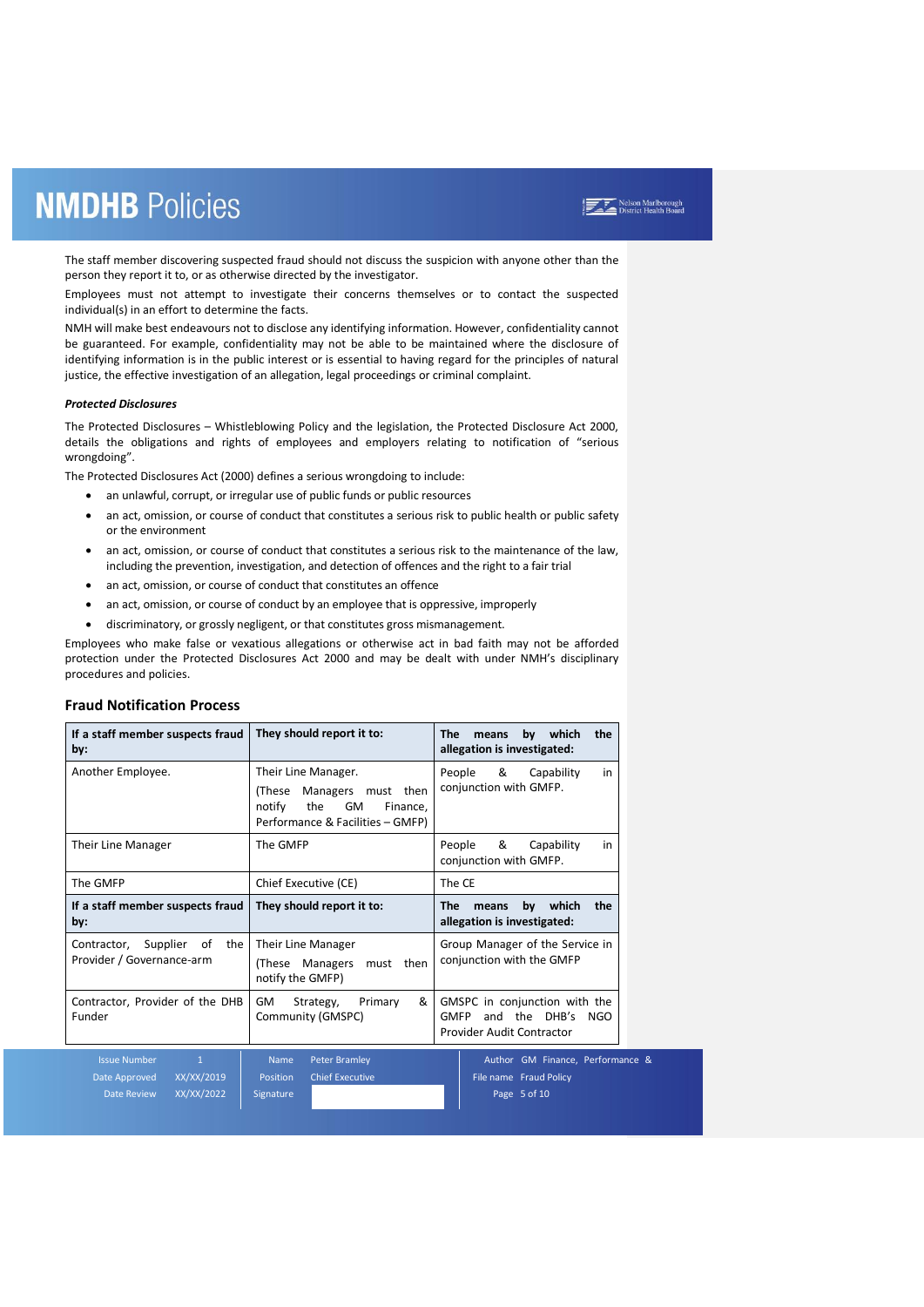|                                         | (The GMSPC must then notify the<br>GMFP)                                                                                                                       |                                                                                                                                                                         |  |
|-----------------------------------------|----------------------------------------------------------------------------------------------------------------------------------------------------------------|-------------------------------------------------------------------------------------------------------------------------------------------------------------------------|--|
| The CE                                  | <b>GMFP or the Board Chair</b>                                                                                                                                 | Board Chair in conjunction with                                                                                                                                         |  |
|                                         | (The GMFP must then notify the<br>Board Chair)                                                                                                                 | the GMFP and / or external<br>parties as required                                                                                                                       |  |
| Board / Committee members               | <b>CE</b>                                                                                                                                                      | CE in conjunction with Board                                                                                                                                            |  |
|                                         | (The CE must then notify the<br>Board Chair and GMFP)                                                                                                          | Chair and GMFP as required                                                                                                                                              |  |
| If a Board member suspects<br>fraud by: | They should report it to:                                                                                                                                      | which<br><b>The</b><br>means<br>by<br>the<br>allegation is investigated:                                                                                                |  |
| <b>Another Board Member</b>             | <b>Board Chair</b><br>(The Board Chair must then notify<br>the CE & GMFP)                                                                                      | CE in conjunction with Board<br>Chair and GMFP as required                                                                                                              |  |
| <b>Board Chair</b>                      | Chair of the Audit & Risk<br>Committee (A&RC).<br>(The Chair of A&RC must then<br>notify the Director-General of<br>Health, CE<br>&<br>GMFP as<br>appropriate) | CE in conjunction with Chair of<br>the A&RC and the Director-<br>General of Health and/or GMFP<br>as required                                                           |  |
| All other parties                       | <b>Board Chair</b><br>(The Board Chair must then notify<br>the CE & GMFP)                                                                                      | The investigation will be the same<br>as specified in the employee<br>section above and vary according<br>to whom the suspected party is                                |  |
| If a Contractor suspects fraud by:      | They should report it to:                                                                                                                                      | which<br><b>The</b><br>means<br>by<br>the<br>allegation is investigated:                                                                                                |  |
| Staff, Board, Other contractors         | <b>GMFP</b><br>(The GMFP must then notify the<br>CE)                                                                                                           | Depending on the party, the<br>investigation will be managed as<br>above, for example, if staff, then<br>by People & Capability & the<br>GMFP, if by other contractors, |  |
|                                         |                                                                                                                                                                | then by the appropriate manager<br>& the GMFP                                                                                                                           |  |

### **Internal Procedure for Investigation following Notification**

#### *The Investigator*

Shall undertake a preliminary assessment for the purposes of seeking clarification and gathering further information. The purpose of the preliminary assessment is to:

- Seek clarification and determine if there is any substance to the allegation
- To protect employees or contractors from false or vexatious allegations
- To gather and protect further evidence
- To provide a set of recommended actions for the CE.

Liaise with appropriate parties and seek such advice as deemed necessary to protect all parties.

| <b>Issue Number</b> |            | <b>Name</b>     | Peter Bramley          | Author GM Finance, Performance & |
|---------------------|------------|-----------------|------------------------|----------------------------------|
| Date Approved       | XX/XX/2019 | <b>Position</b> | <b>Chief Executive</b> | File name Fraud Policy           |
| Date Review         | XX/XX/2022 | Signature       |                        | Page 6 of 10                     |
|                     |            |                 |                        |                                  |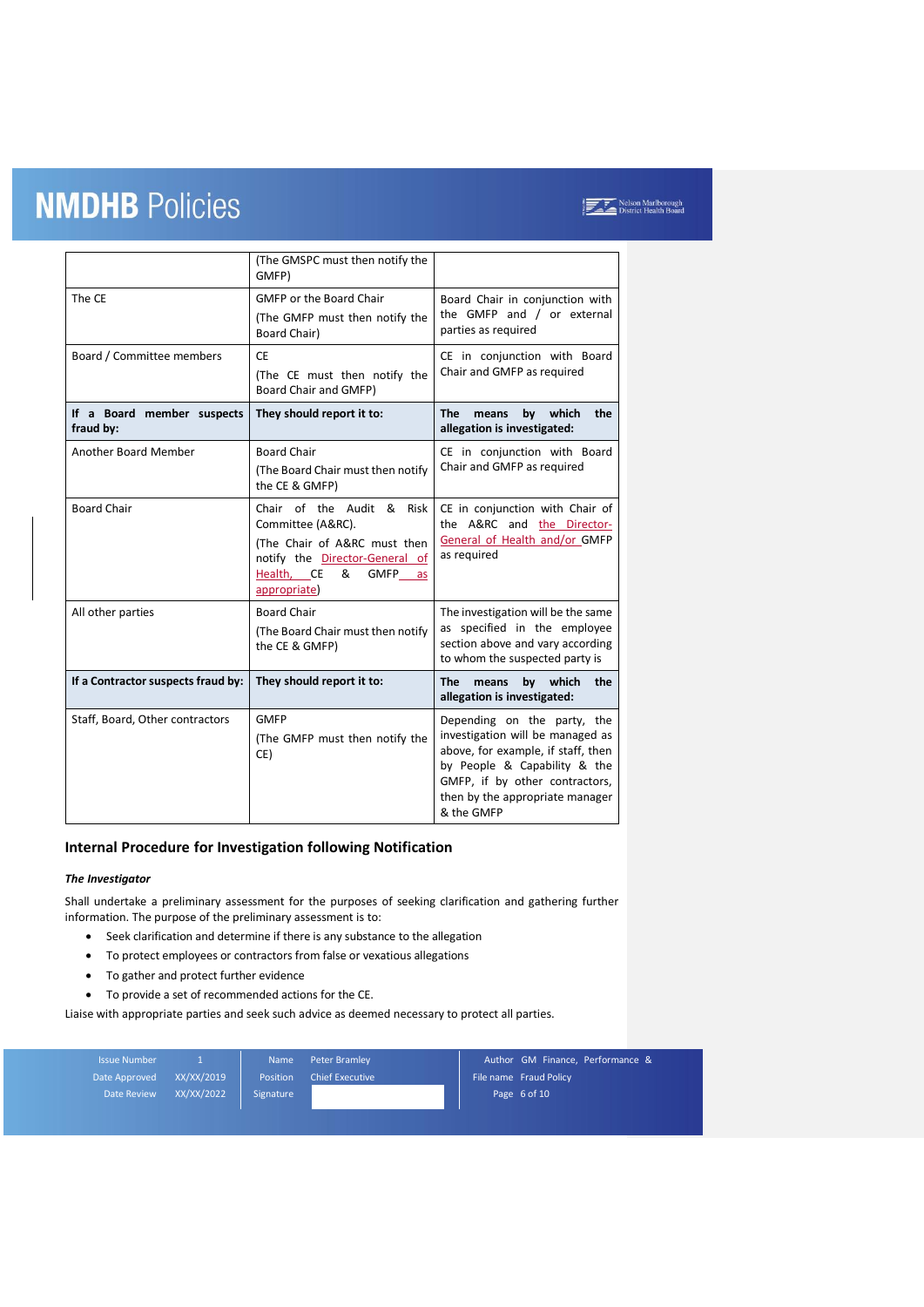Where the preliminary assessment shows a prima facie case of fraud, and has been approved by the CE, the allegation should be investigated fully including any assistance deemed necessary by external party and / or NZ Police.

Where employees are involved, it may be necessary to suspend; a decision to suspend will be taken in context of the disciplinary policy and in line with the delegation of authority policy.

Shall ensure full documentation is kept of any preliminary and subsequent full investigation and filed / stored appropriately.

#### *The GM Finance, Performance & Facilities*

Shall maintain and update a central, detailed register of all fraud incidents and reports.

- Upon advice of a suspected fraud shall, as appropriate:
	- Notify the CE
	- Notify the Chair of the Audit & Risk Committee
	- Notify NMH's insurers of any potential fidelity claim or incidence as required under the insurance policy
	- Notify the Internal and / or External Auditor

The notifications will give due regard to Privacy issues given the suspected status of the matter at this stage. Upon completion of the preliminary and / or full investigation:

- Update the above parties as required
- Lodge any insurance claim
- Provide feedback to the reporting individual where appropriate regarding whether or not evidence was found to support the allegations, that the investigation (if any) is complete and confirmation that appropriate actions was taken but not the detail of such action
- Review and make corrective actions to the internal control systems if the investigation reveals any deficiencies.

#### *The Chief Executive (CE)*

Shall:

- Notify the Board Chair, Ministry of Health and Minister of Health under the "no surprises" policy if the matter is deemed significant enough
- Deal with all media enquiry
- Following receipt of the preliminary assessment report, determine the next actions including any referral to enforcement agencies

#### **Fraud Strategy Framework**

#### *Background*

Whilst it is not possible to eliminate fraud, it is possible to significantly reduce opportunities for fraud through adoption of multiple aligned strategies and policies that address different aspects of the control environment where potential risk exposure exists. This part of the Fraud Policy explores these aspects of the control environment and proposes a strategy.

#### *Key Risk Areas*

Analysis of NMH's spend identifies 3 primary areas of exposure for exploitation by potential fraudsters. These areas are:

| <b>Issue Number</b> |            | <b>Name</b> | <b>Peter Bramley</b>   | Author GM Finance, Performance & |
|---------------------|------------|-------------|------------------------|----------------------------------|
| Date Approved       | XX/XX/2019 | Position    | <b>Chief Executive</b> | File name Fraud Policy           |
| Date Review         | XX/XX/2022 | Signature   |                        | Page 7 of 10                     |
|                     |            |             |                        |                                  |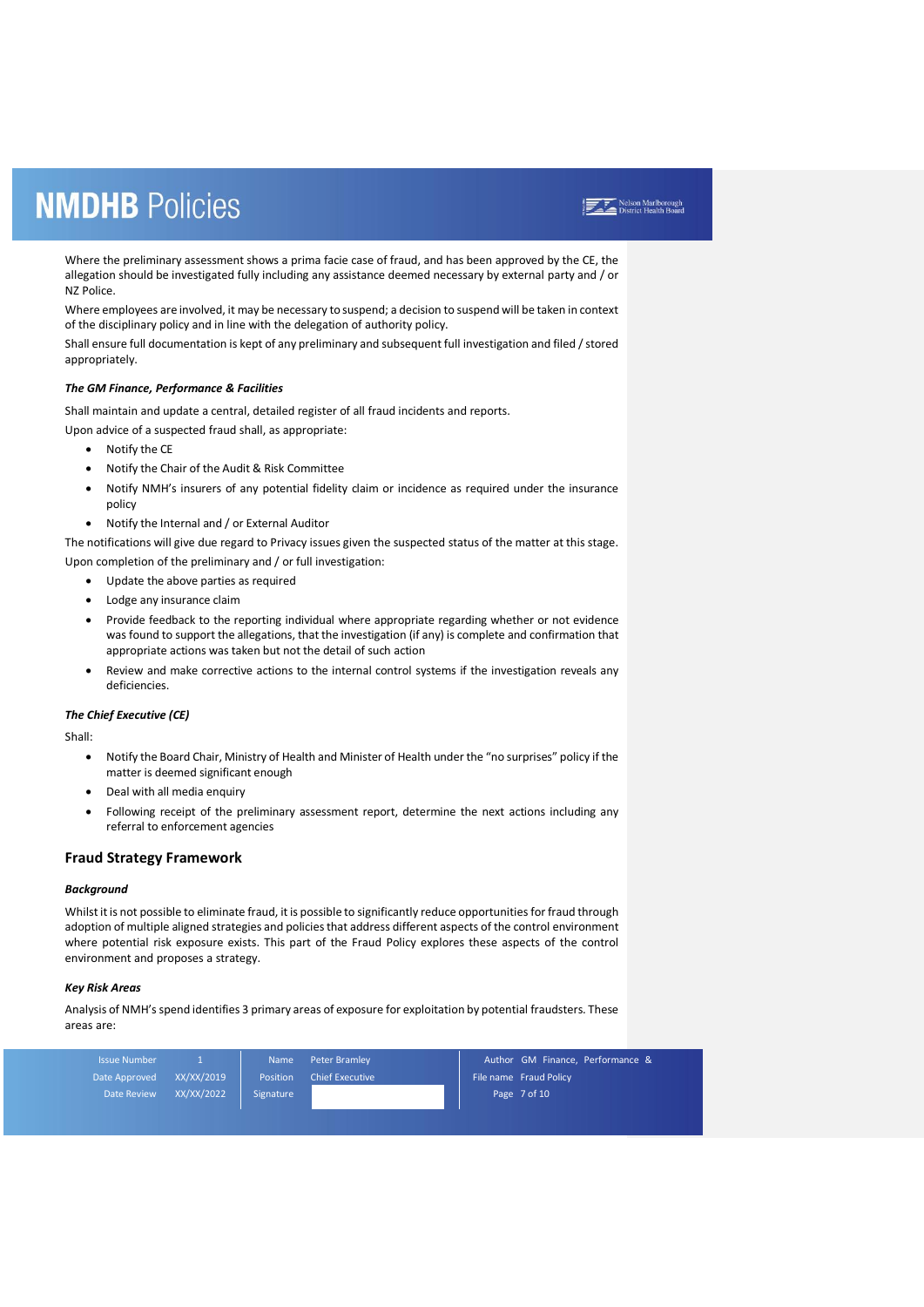- Provider Arm: ~50% of DHB costs
- Personnel: ~65% of Provider Arm costs
- Contracts with suppliers of goods and services: ~35% of Provider Arm costs
- Funder contracts with health service providers: ~50% of DHB costs

NMH will inform its understanding of key risks by reviewing the internal and external auditors organisational risk assessments annually.

#### *Fraud Control Framework*

The control framework sets out the strategies that form the basis for the multi stranded approach to fraud prevention and detection. The control framework will be supported by appropriate policies.

#### **People & Capability**

Human resource policies and processes will outline the behaviour expected of staff and management. They will project a clear expectation of honesty and full disclosure and support the creation and maintenance of an ethical work environment. Specific policies and processes are:

- (i) Recruitment Screening & Declarations (e.g. CV checks, criminal record checks, registration checks, reference checks, etc.)
- (ii) Development of appropriate culture (e.g. inclusion of fraud alert in orientation programme)
- (iii) Ongoing "Fraud Awareness" training
- (iv) Robust payroll processes (segregation of duties, review and appropriate authorities)
- (v) Annual payroll audit (e.g. IRD number checks, duplicate bank account checks, etc.)
- (vi) Expenses claiming policy and audit
- (vii) Code of Conduct and NMH Values
- (viii) Policy on receiving gifts and entertainment
- (ix) Declarations of conflicts of interest by Senior/Executive Management
- (x) Policies relating to the observance of professional standards

#### **Internal Audit**

The Internal Audit programme will set out the investment required and focus of Internal Audit at NMH. It will ensure that the mix of Internal Audit services employed each year is informed appropriately by an annual risk assessment. It is envisaged that the expenditure profile of NMH would mean there is a heavy weighting towards payroll and purchasing processes and validation. The policy will be reviewed annually and the annual internal audit work plan set by the Audit & Risk Committee in consultation with the Internal Auditors.

The policy will require an annual internal audit work plan and will also include guidance on matters such as, weightings for forensic audit spend, risk identification processes, the importance of committee only time with the internal auditors, the overall internal audit budget, required skill sets for internal audit personnel and the monitoring of compliance with all policies linked to the fraud control framework. It is envisaged the annual work plan will consider, balanced with wider risks, as a minimum:

- (i) Fraud risk identification and assessment
- (ii) Targeted forensic audit (including data mining), drawing on specialist skills based on target area (e.g. IT specialist for IT, procurement specialist for procurement, etc.)
- (iii) Scheduled Audit & Risk Committee interview with auditors.
- (iv) "Closing the Loop" systems audit (i.e. tests for vendor approval, procurement process, contract and/or purchase order approval, invoice, payment, delegations of authority, etc.).
- (v) Audit of compliance with Personnel Anti-Fraud Controls
- (vi) Control environment review, e.g. contract approval process, vendor creation control, rules based invoice approval process, etc.

| <b>Issue Number</b> |            | <b>Name</b> | Peter Bramley          | Author GM Finance, Performance & |
|---------------------|------------|-------------|------------------------|----------------------------------|
| Date Approved       | XX/XX/2019 | Position    | <b>Chief Executive</b> | File name Fraud Policy           |
| Date Review         | XX/XX/2022 | Signature   |                        | Page 8 of 10                     |
|                     |            |             |                        |                                  |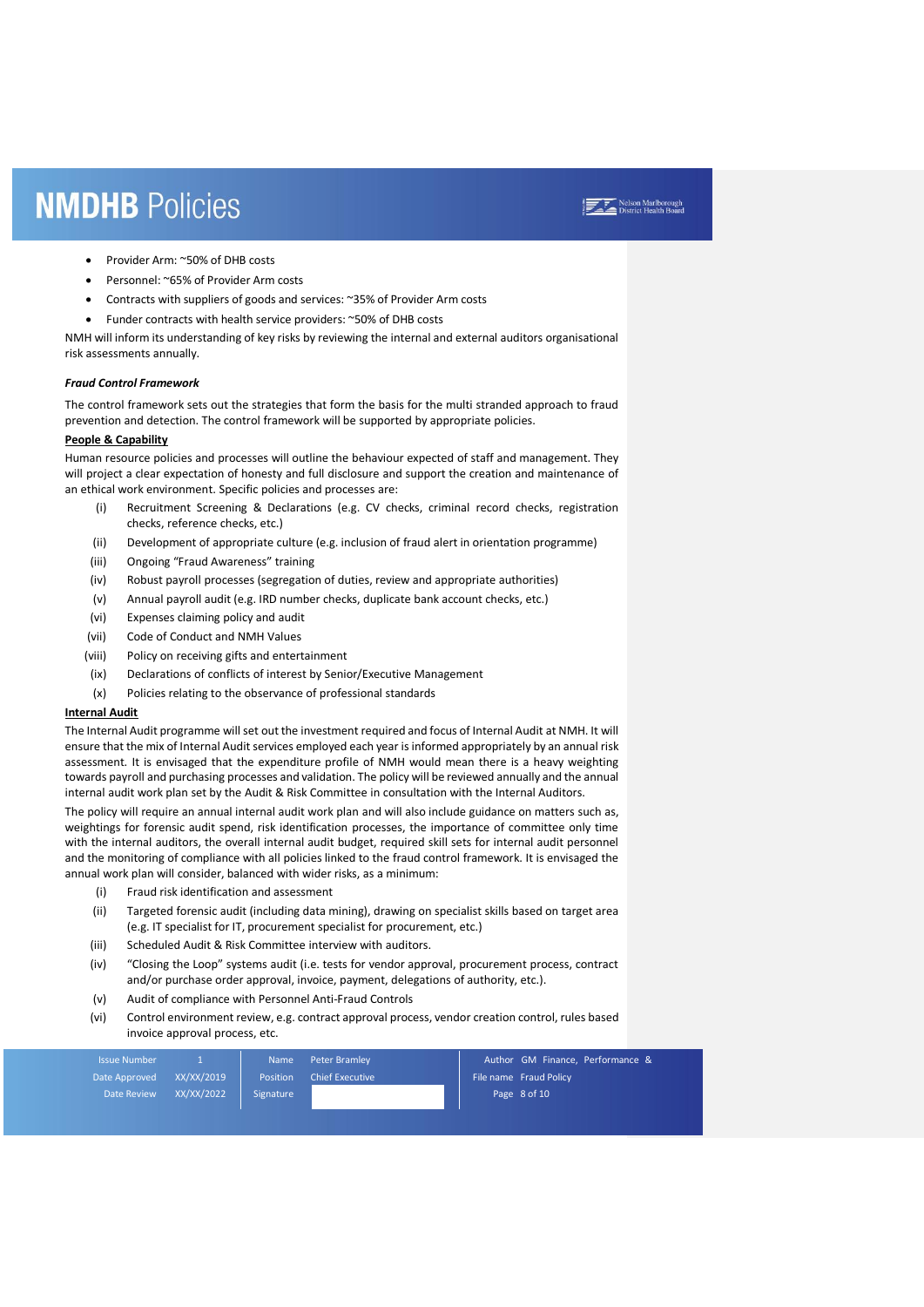(vii) Interface and interaction with the external audit programme and auditors.

In addition to the regular internal audit programme, a plan will be set annually for audits of Funder contracts. External providers may be used from time to time for issues such as the forensic audit arising out of the fraud investigation.

#### **External Audit**

While external audit is primarily influenced by the Office of the Auditor General and largely focuses on providing an opinion on the financial statements, opportunities to maximise the value of the audit in a fraud control context will be utilised. This will include:

- (i) Annual Audit & Risk Committee interview with auditors
- (ii) Sample transaction test validation / ratification / 'appropriateness test'
- (iii) Maximising the interaction between the external and internal audit processes

#### **Delegations of Authority**

The delegation of authority policy is important in a fraud control context as it sets out the authority levels for expenditure and procurement. Key to its utilisation for fraud control is the setting of appropriate levels for authorisation of expenditure and the ability to contract NMH, and then monitoring compliance with these.

The policy needs to be clear, concise and have good visibility in the organisation. The fraud control aspects will therefore include:

- (i) Annual review of the Policy by the Audit & Risk Committee
- (ii) Appropriate linkages with internal audit
- (iii) Annual review of high level cumulative spend on single providers by authorised officer

#### **Procurement Processes**

Procurement of goods and services is governed by the procurement policy. This covers many aspects of the process including ensuring that there is compliance with government good practice requirements. In the fraud control setting the policy needs to ensure there are robust processes in place for the selection of suppliers and approval of contracts. It will include:

- (i) Vendor approval processes (sign off)
- (ii) Contract review at the point of origination
- (iii) Personal pecuniary gain and/or association
- (iv) Central Contracts Register
- (v) A no greater than triennial review of the policy by the Executive Leadership team

#### **Fraud Policies**

Fraud policies will be in place to set out the organisational attitude to fraud and the appropriate response to fraud occurrence. The policies will include:

- (i) Annual review by Audit & Risk Committee
- (ii) Principle of zero tolerance to fraud
- (iii) Fraud Hot Line
- (iv) Protected Disclosures

#### *Role of the Audit & Risk Committee (A&RC)*

The A&RC is appointed by the Board. Its composition will support the fraud control framework by ensuring members include persons with previous experience in one or more of governance, audit committees, audit generally and financial matters.

The A&RC will have an annual work plan and meeting schedule that reflects the need to effectively monitor retrospective compliance with the policies associated with the Fraud Control Framework and the need to